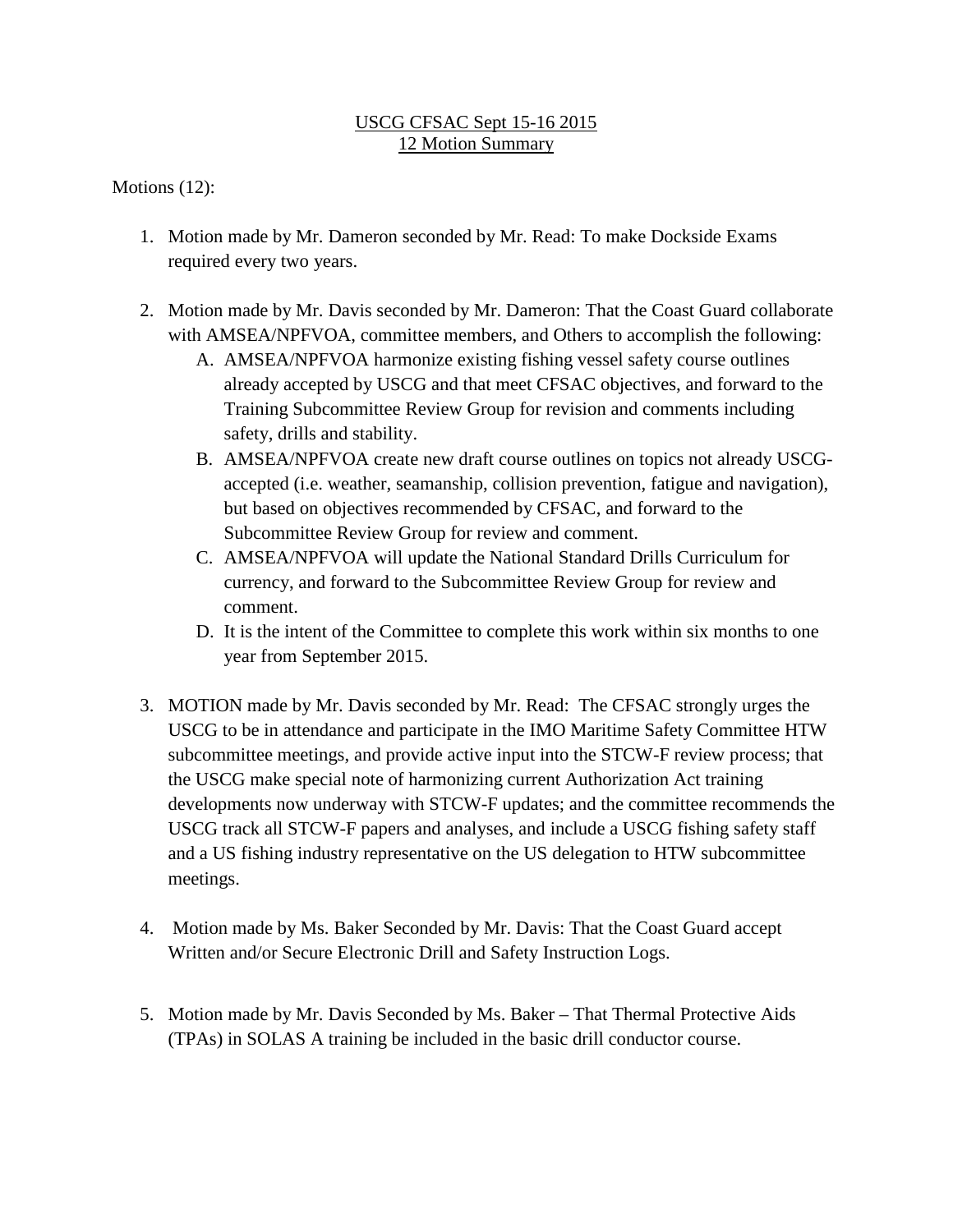- 6. Motion made by Mr. Davis Seconded by Mr. Neville Marine pollution be included as an objective in the seamanship module of the curriculum for Fishing Vessel Operator Training in development to meet the 2010 Authorization Act requirements.
- 7. Motion made by Mr. Davis Seconded by Ms. Baker: That the USCG provide to the committee a draft generic Equipment Maintenance log as required in the 2010 Authorization Act for our review in order to create guidance to the industry.
- 8. Motion made by Mr. Woodley Seconded by Mr. Davis: To recommend the Alternate Safety Compliance Program Matrix, as revised, be used as guidance for developing compliance measures for the specific regions and fisheries. The document should be footnoted on each page with the date / version of the document and a statement that clarifies the matrix is a working document used for the development of specific Alternative Safety Compliance Programs. Further, the committee recommends the Alternate Safety Compliance Program Matrix, as revised, is posted on the FishSafe website and publicized within each USCG District.
- 9. Motion made by Mr. Woodley Seconded by Mr. Bohemer: Recommend the USCG continue to allow carriage of survival craft w/in 3nm that are no longer approved but were previously allowed until such time as those craft are no longer serviceable or Part 28 regulations are revised to address survival craft carriage requirements on vessels operating inside 3NM.
- 10. Motion made by Mr. Hockema Seconded by Mr. Jacobsen: To recommend the Coast Guard develop the Alternative Safety Compliance Program (ASCP) and the Alternative Loadline Compliance Program (ALCP) so that private naval architects and accepted marine surveyors can execute as many of the program objectives as practicable, while the Coast Guard provides administrative oversight of these programs. For vessels of less than 140 feet documented length having 16 crew or less we also recommend that no review/approval of specific vessel stability, structure or systems be performed by the Coast Guard Marine Safety Center for these programs, unless requested to do so by the participating naval architect or marine surveyor.
- 11. Motion made by Mr. Woodley Seconded by Mr. Jacobsen: Recommend that the USCG marine safety center develop guidance and provide clarification to Officer's in Charge of Marine Inspection (OCMI) and vessels owners on the interpretation what it constitutes a major conversion as it relates to part time or full time fish tender vessels. Further the committee recommends guidance on whether these vessels require loadline.
- 12. Motion made by Mr. Davis Seconded by Mr. Bohmer: That the Coast Guard collaborate with NIOSH to conduct an Analysis of both fatal and non-fatal injuries as well as fishing